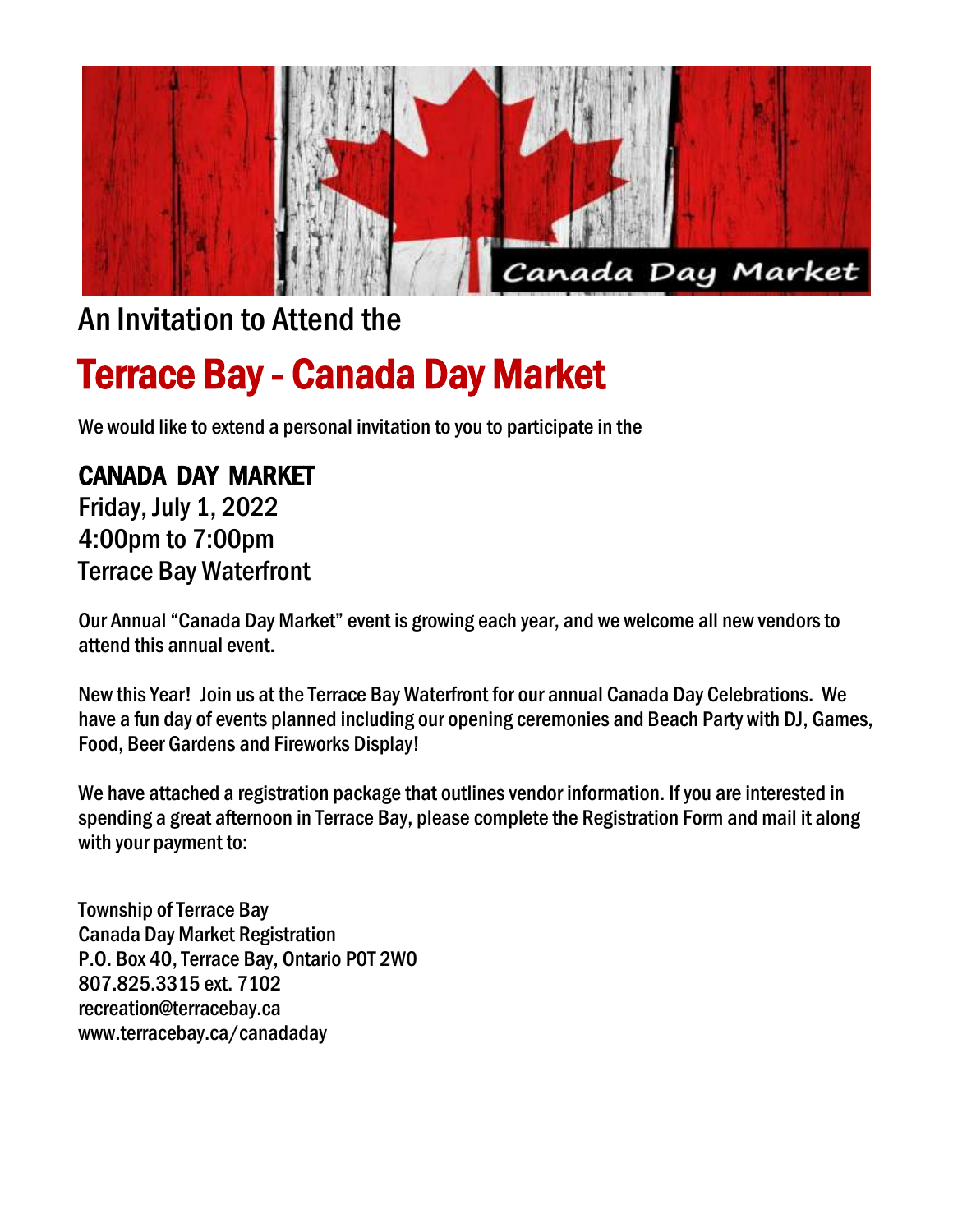# Terrace Bay Canada Day Market Friday, July 1, 2022 4:00pm to 7:00pm – Terrace Bay Waterfront



#### EXHIBITOR CRITERIA

Local artisans and businesses are welcome to display their items for sale. Community Group/Services- Groups are welcome to provide information and/or fund-raising venues.

#### EXHIBITOR FEES - \$20.00 per table

- 1. Each Exhibitor Space includes 1 8' table and 2 chairs.
- 2. Maximum 2 Tables per Exhibitor.
- 3. No Electrical is available, you will need to provide your own generator if you require electricity.

## SET-UP TIME: Friday, July 1st, 2022 from Noon to 3:30pm

All vendors must be set-up by 3:30 PM - Friday, July 1<sup>st</sup>, 2022 NO EXCEPTIONS!

\*The Township of Terrace Bay is not responsible for articles left unattended.

#### LOADING & UNLOADING

Vendors will have access to the Waterfront Pavilion Parking Lot prior to Friday at 3:30pm. Parking is not allowed in the main parking lot, but you are able to park in the other areas provided at the further end of the beach.

#### ADVERTISING

The Recreation Department will conduct a local advertising campaign through our local newspapers, brochures, posters, social media and radio ads

#### REGISTRATION

All vendors must complete a registration form and submit with payment to the:

Township of Terrace Bay Canada Day Market 2022 P.O. Box 40, TERRACE BAY, Ontario P0T 2W0

#### Registration Deadline: Thursday, June 23, 2022

In order to avoid disappointment vendors are encouraged to submit your registration with payment by the registration deadline. Only paid registrations will be accepted. If you wish to confirm your registration, or require more information please contact the RECREATION OFFICE at 825-3315 ext. 7102

#### IMPORTANT NOTICE

We have received the following information from the Thunder Bay District Health Unit regarding foods prepared at private homes.

#### HOME CATERER GUIDELINES

"Any person who prepares or handles food in his or her home with the intention of providing it to the public" – must comply with the Thunder Bay District Health Unit guidelines. Private vendors who will be selling food at their booths (ie: Jams, jellies, chocolate, baking, meat products, etc.) must be in compliance with all regulations.

Community groups/not-for profit vendors will be permitted to sell Baked Goods.

FOOD VENDORS - Required to submit food vendor application to Thunder Bay District Health Unit. Information to apply can be accessed through the TBDHU website at https://www.tbdhu.com/health-topics/food-safety/special\_events\_food\_vendor#

Should you require more information, please contact Michelle Malashewski at the Terrace Bay Recreation Department – (807) 825-3315 ext.225. A copy of the guidelines will be made available to interested parties. We appreciate your co-operation with this matter. We look forward to seeing you at this year's Market.